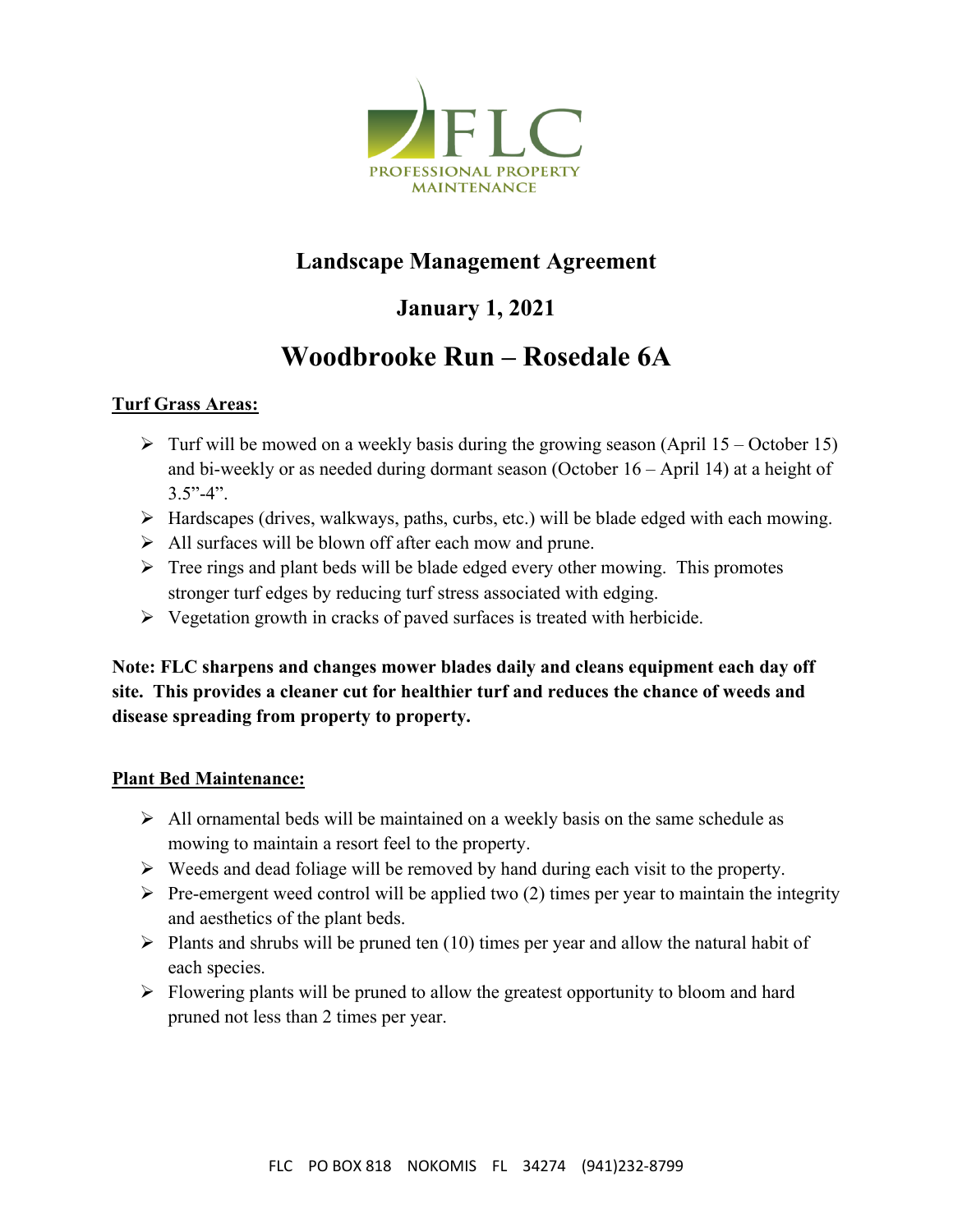#### **Fertilization Program:**

FLC uses custom blended fertilizers specific to each property we manage. Where needed, soil and plant samples may be forwarded to a lab for analysis. The subsequent report generated by the lab will detail what deficiencies exist and fertilizer shall be mixed and applied accordingly.

Turf Grass:

 $\triangleright$  Fertilized six (6) times per year.

Flowering Shrubs:

- $\triangleright$  Treated with sulfur application annually for better intake of nutrients and base minerals for better plant health.
- $\triangleright$  Fertilized three (3) times per year with custom blend.

Foliar Shrubs:

- $\triangleright$  Treated with PGR to promote foliar color and inner shrub growth and create a fuller plant.
- $\triangleright$  Fertilized separately from flowering shrubs with a standard blend.
- $\triangleright$  Treated with fungicide and insecticide two (2) times per year.

#### **Pest Control Program:**

- $\triangleright$  Turf will be treated annually for Chinch bug control. Treatments for the control of other pests shall be performed as part of an integrated pest control program as needed.
- $\triangleright$  Plant beds shall be treated as part of the integrated pest control program to include both granular and spray controllers as needed. All service calls needed between application treatments are included in the contract pricing.
- $\triangleright$  Inspections for pest infestation shall be made during the regular pruning of shrubs by trained personnel as well as by supervising managers.

#### **Tree and Ornamental Palm Management:**

Ornamental Palms will be prune to remove yellow or dead fronds and seed pods only.

- $\triangleright$  All other specimen trees will be pruned as necessary to allow their natural growth pattern up to 8 feet to prevent obstruction and 15 feet on roadways.
- $\triangleright$  All palm trimming included up to 28 feet, twice a year.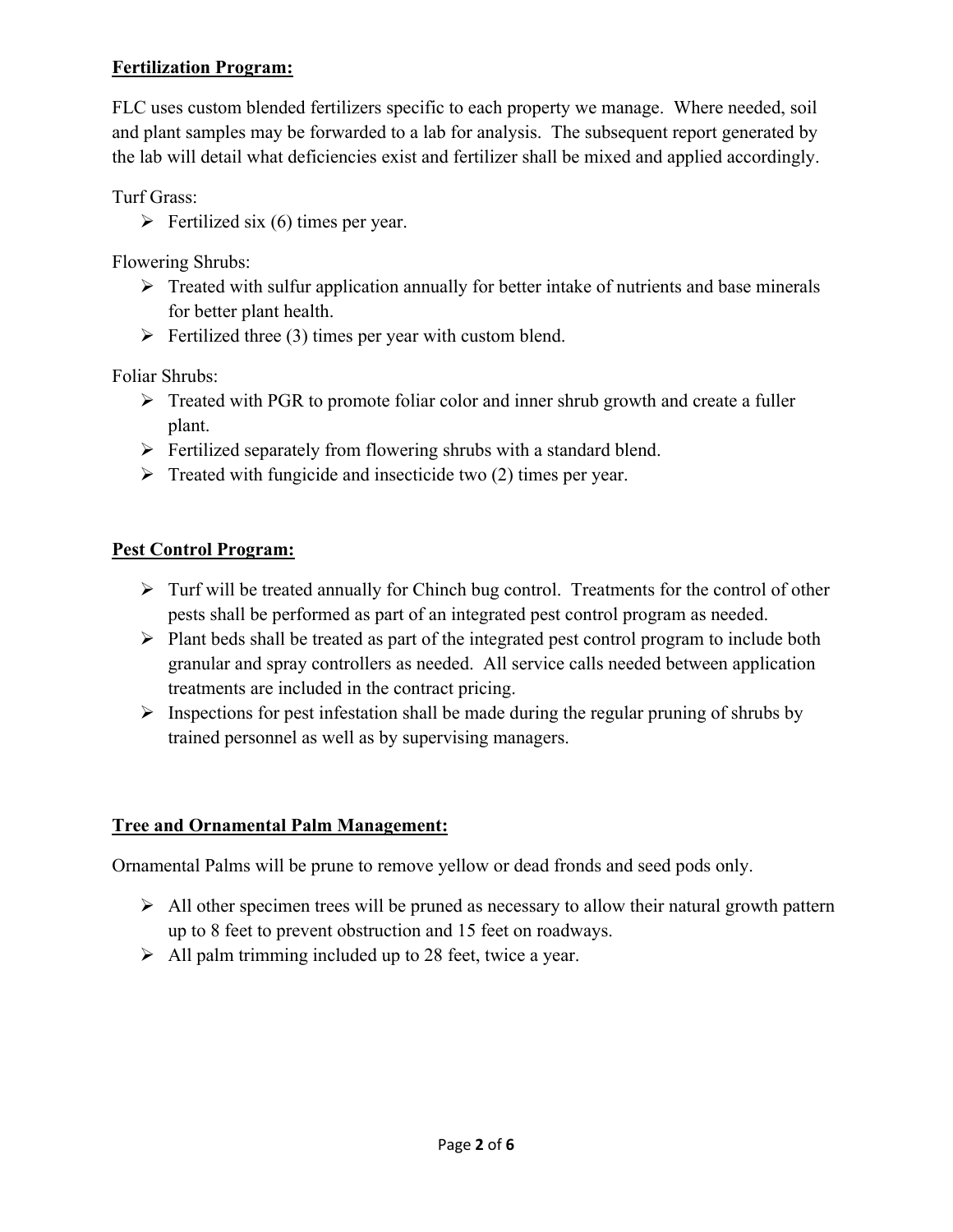#### **Irrigation:**

- $\triangleright$  The entire irrigation system will be tested and inspected monthly to ensure proper operation and water coverage.
- $\triangleright$  Clean and adjust any heads as needed.
- $\triangleright$  Clocks will be adjusted as necessary for changes in water usage and time changes.
- $\triangleright$  Relocation of sprinkler heads or repairs made to the system will be billed on a time and materials basis and repairs estimated to exceed \$200 will be pre-authorized prior to the start of any work.
- $\triangleright$  Donuts and drains will be clean and free of debris and encroaching grass.
- $\triangleright$  Irrigation Labor will be \$45 an hour during business hours and \$90 an hour over the weekend.
- $\triangleright$  Following the first irrigation inspection and completion of any needed repairs to the existing irrigation system, FLC will be responsible for any sprinkler damage caused by mowing activities.

### **Mulch: (optional)**

FLC offers a variety of mulch programs specific to each property. Delivery and installation of mulch will be provided for an extra fee. Currently \$55 per yard delivered and installed subject to vender pricing. Please note this price is for the 2021-2022 season. The \$52 per yard was for the 2020 season and it will be charged at that rate.

#### **Leaf Removal:**

 $\triangleright$  FLC will complete two (2) leaf removals from the community during the dormant season for Live Oak.

#### **Disposal of Debris and Litter:**

- $\triangleright$  All pruning debris and other shall be collected and removed from property.
- $\triangleright$  All debris shall be disposed of offsite.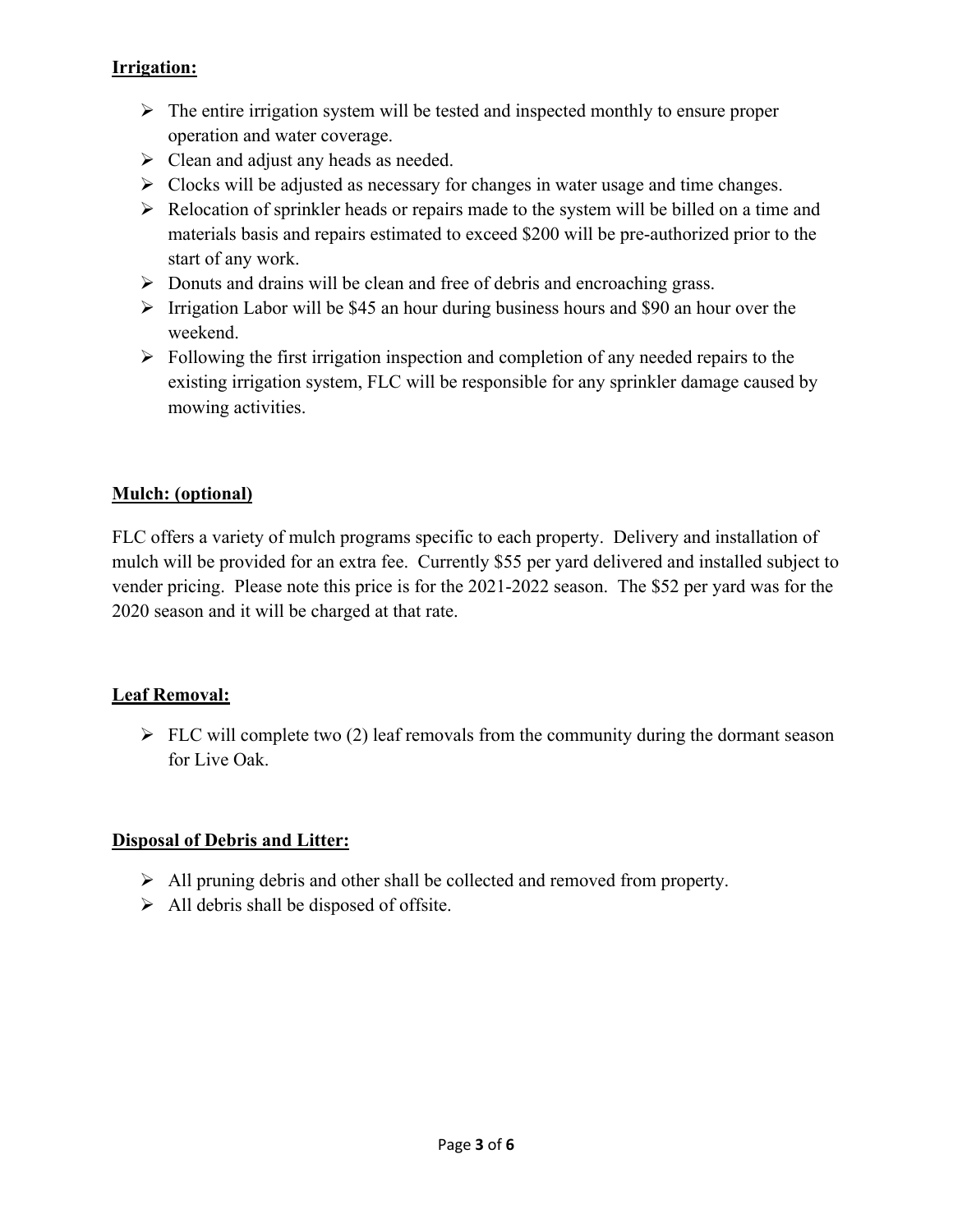#### **Damage Limitations:**

During the normal course of maintenance, damages while rare, may occur. Any damage believed to be caused by FLC must be reported to FLC as soon as possible and FLC allowed the opportunity to review the reported damages and a reasonable time allowed for FLC to either repair or contract to repair damages at the expense of FLC. Other than emergency situations for example a broken gas line, FLC will not take responsibility for any unreported damages or subsequent charge backs or bills resulting from any damage repairs which have not been reported to FLC and subsequently reviewed by FLC.

#### **Drought Conditions:**

Drought in the last few years especially January through May, along with changes in insect species and control products available has made insect control more difficult and more dependent on timely and consistent irrigation systems. State regulations supersede local water restrictions and allow for the irrigation to comply with label recommendation even at times and on days when local regulation prohibits irrigation.

FLC will notify the community if either or both of the conditions below have not been met.

- $\triangleright$  Irrigation is made available at the time of treatment to water the lawn as directed on the product label.
- $\triangleright$  Sufficient and suitable irrigation water is available on a timely basis to prevent drought damage of turf & shrubs. If any of the following deficiencies arise and are not corrected by the community or unable to be corrected FLC will not assume any responsibility for damage.
	- a. Water bans created by state or local rules.
	- b. Failure of irrigation systems beyond the control of FLC.
	- c. Refusal to irrigate for the needs of plants or turf.
	- d. Power failures beyond the control of FLC.
	- e. Unavailability of sufficient and suitable water for irrigation for any reason.

#### **Storm Damage:**

Cleanup, Tree Removal and Debris removal as a result of storm activity shall be billed at \$50/man hour. Work shall follow approval by Woodbrooke Run.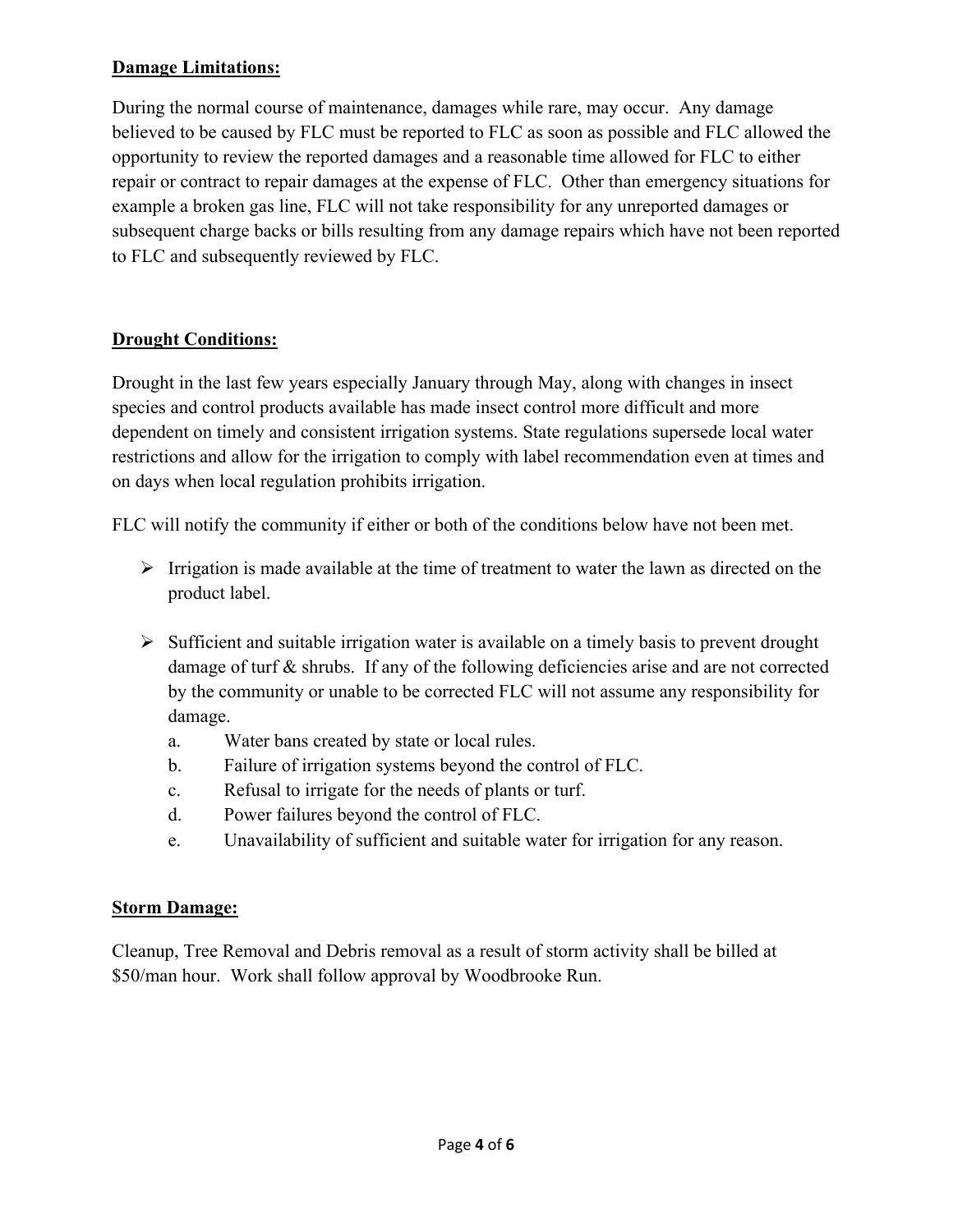# **Woodbrooke Run**

# **SERVICES FREQUENCY**

| <b>Turf</b>                                                |          |
|------------------------------------------------------------|----------|
| Mowing                                                     | 40x      |
| Edging Hardscapes (driveways, sidewalks, roadways, patios) | 40x      |
| Edging Softscapes (tree rings, plant beds)                 | 20x      |
| Fertilization                                              | 6x       |
| Insect Control (spot treatment as needed)                  | 4x       |
| Weed Control (spot treatment as needed)                    | 3x       |
| <b>Shrubs/Plants</b>                                       |          |
| Pruning (plants and shrubs)                                | 10x      |
| Weeding                                                    | 40x      |
| Pre-emergent (Beds)                                        | 2x       |
| Post-emergent (Beds)                                       | 24x      |
| Fertilization                                              | 3x       |
| Insecticide (including as needed)                          | 6x       |
| Mulch                                                      | Optional |
| <b>Trees &amp; Palms</b>                                   |          |
| Pruning of Palms up to 28-feet                             | 2x       |
| <b>Irrigation</b>                                          |          |
| Inspection/Adjustment                                      | 12x      |